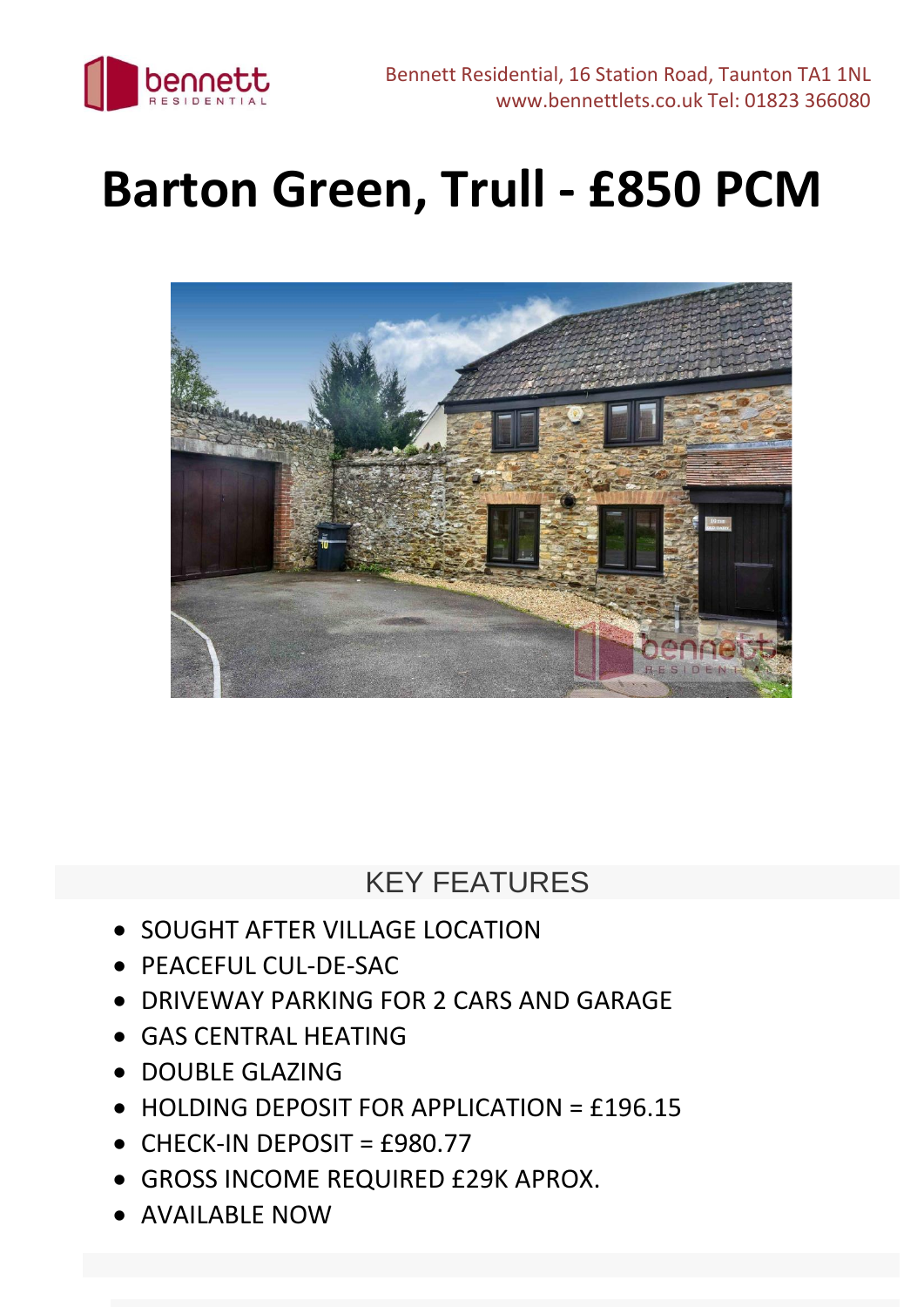

Bennett Residential have just received instructions to let this modern, well presented, family home, in the rarely available village of Trull, on the outskirts of Taunton. Within short walking distance of local amenities and easy access to schools, colleges and Musgrove Park Hospital. Situated centrally to the county town of Somerset. TAUNTON offers quick and easy access to the A38, A303,A358 and M5, which provide links to Bristol, Exeter, London and the central motorway network. There is also a direct mainline link from Taunton to London - Paddington.

Barton Green is a peaceful cul-de-sac located in the village of Trull, within easy walking distance of local amenities including a village store, primary school, post office, church, recreation ground and of course a local pub.

The accommodation is on the ground floor a lounge/dining room and a separate kitchen. On the first floor there are TWO BEDROOMS and a family bathroom. Outside, the property there is a large detached garage with driveway parking. The enclosed garden is accessed through the garage. The property is available to let unfurnished on an Assured Shorthold Tenancy for an initial six-month period at a rent of £850 per calendar month.

Pets: Sorry NO Smokers: No Benefits: Maybe with a suitable guarantor Children: Maybe Sharers: Two professional Council Tax Band: E Energy Rating: D